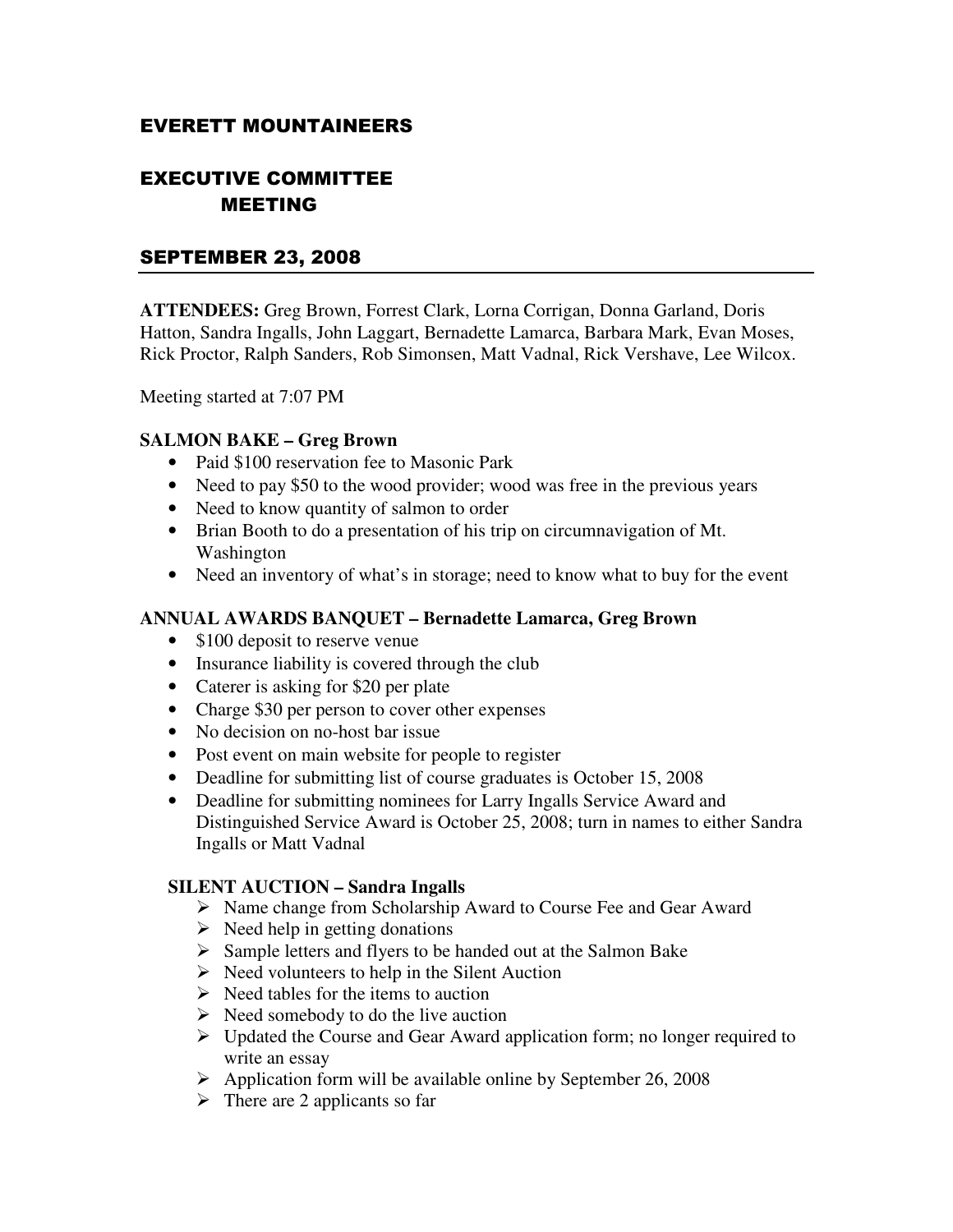- $\triangleright$  Deadline for applying is October 16, 2008
- $\triangleright$  Applicants will be presented at the banquet

# **BICYCLING – Rick Proctor**

- Bicycling has the highest level of participation in the US
- From last year's survey,  $20\%$  40% showed interest in bicycling
- Request to participate in the survey at surveymethods.com; inform members via bulk email
- Have a presentation on Bicycling at the branch meeting
- Can use Cascade Bike Club materials as long as we disclose the fact

# **TRUSTEE – Rob Simonsen**

- Club is working on making changes to policies and by-laws
- Branch budget is approved
- Club is more concerned about a more realistic figure on the budget
- Keep expenditures below budget

# **COMMITTEE REPORTS:**

# **SINGLES – Barbara Mark**

- Singles Weekend with at the Baker Lodge weather was great
- 8 from Everett; mostly Tacoma members

# **SEA KAYAKING – Donna Garland**

- 17 sign-ups; 11 graduates
- Not enough student paddles
- Propose that Seattle, Tacoma and Everett split weekends to have paddles available for students

## **HIKING – Ralph Sanders**

- Trips posted on main website to be posted on Everett website
- Hikes this year less due to snow in the higher elevations
- A hike leader has to lead 1 hike every 3 years to maintain leader status
- After a hike, hike leader needs to update the roster and file activity report on the main website

## **SCRAMBLING – John Laggart**

- Larry Wathne in charge of Snowshoeing; field trips on January 20 and 28, 2008
- Dennis Miller in charge of Navigation

## **LOTM – Forrest Clark**

- Mt. Pilchuck suffered catastrophic damage from last winter
- Microsoft donated \$2000 to Mountaineers Foundation
- Microsoft employees helped restore Mt. Pilchuck
- Great article about Mt. Pilchuck Lookout in August issue of WTA